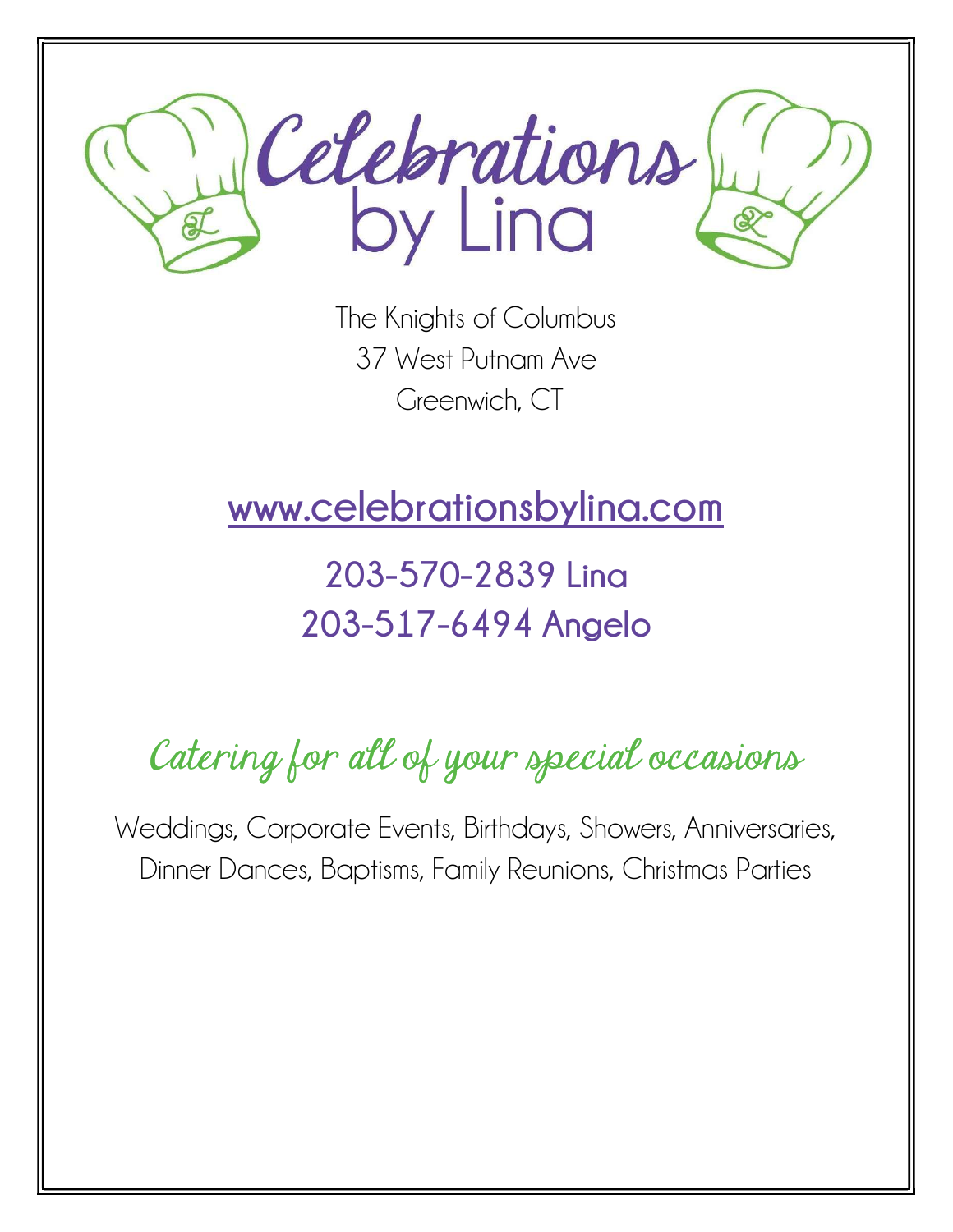Appetizers

Stuffed Clams

Stuffed Mushrooms—Sausage or Seafood Stuffing

Our Signature Antipasto Bread—chopped Italian Meats, Cheeses and Vegetables over Garlic Parmesan Bread

Fried Mozzarella—served with marinara sauce

Swedish Meatballs

Chicken Tenders—Buffalo, Teriyaki, Honey BBQ, Scarpiello

Fruit & Cheese Platter—variety of cheese, crackers and seasonal fruit

Spring Rolls—served with duck sauce

Fresh Mozzarella w/ Tomatoes or Roasted Peppers

Fresh Vegetable Crudite—Fresh Vegetables w/ creamy dressing

Shrimp Cocktail

Eggplant Rollatini

Rice Balls

Empanadas

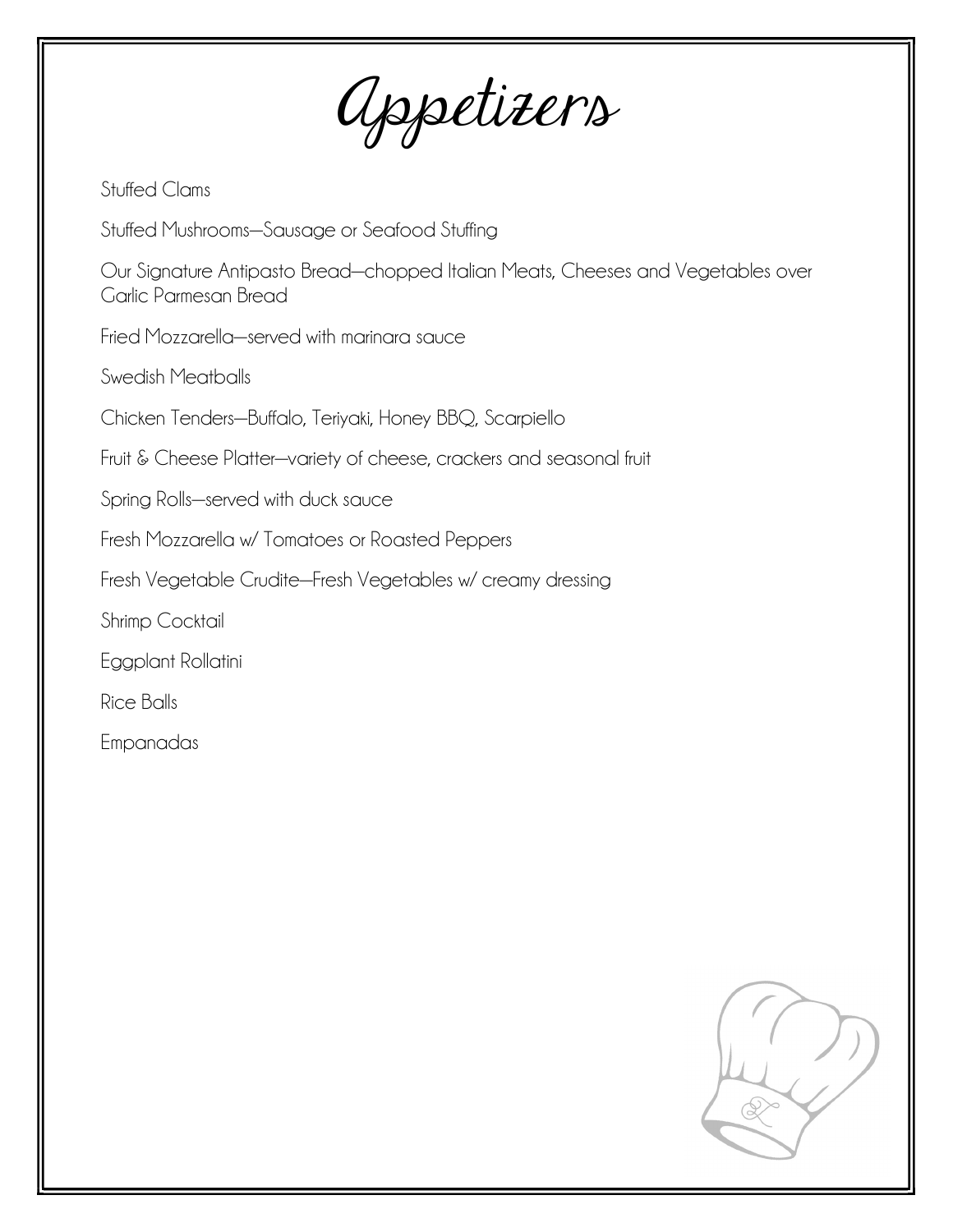Entrees

#### Pasta

Marinara Sauce—Roma Tomato pureed and cooked w/ Olive Oil, Garlic and Basil

Vodka Sauce—Our Marinara Sauce flavored w/ Bacon or Prosciutto, Onion, Butter & Cream

Alfredo Sauce—Rich White Parmesan Cream Sauce served over Fettucine

Bolognese Sauce—Ground Beef and Pork Braised w/ Onion, Garlic, Spices & Tomato Sauce

Primavera Sauce—Seasonal Vegetables, Sautéed w/ Garlic, Olive Oil

Broccoli—Sautéed w/ Garlic, Olive Oil, and Spices

Carbonara Sauce—Bacon, Egg Yolks, Onions, Cream, and Spices, served over Fettucine

Rose Sauce—Tomato and Cream w/ Parmesan Cheese

#### Pasta Choices

Penne, Rigatoni, Orecchiette

#### Premium Pasta Dishes

Broccoli Rabe & Sausage—Garlic, Olive Oil, Spices, Red Pepper Flakes; additional pp

Grandma's Sunday Gravy—Tomato Sauce, Simmered for Hours, w/ Sausage & Meatballs

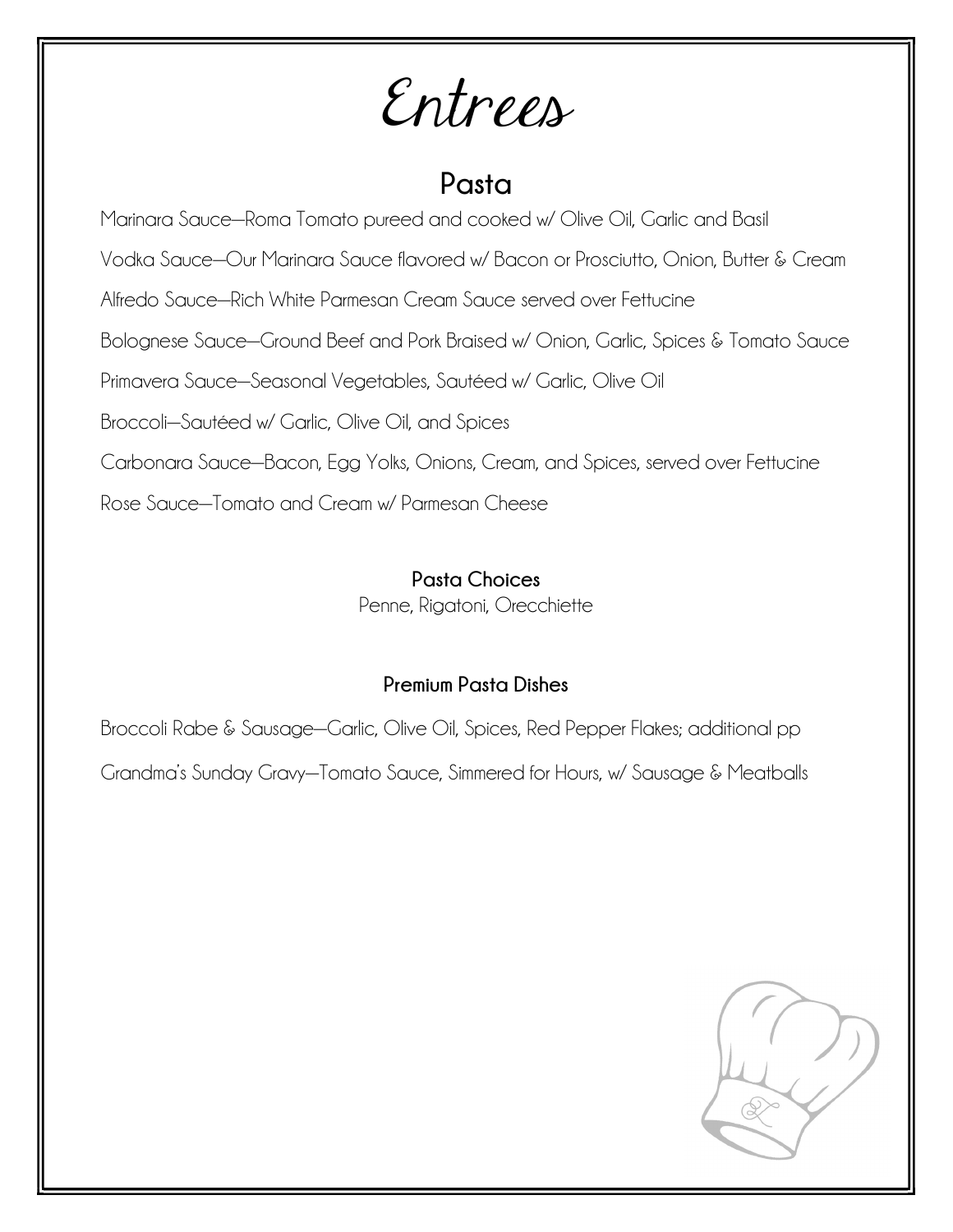#### **Chicken**

Baked Chicken—Marinated in Italian Seasonings

Chicken Cacciatore— Bone-in, Onion, Pepper, and Mushroom w/ Tomato Sauce

Chicken Scarpiello—Boneless Breast, Onion, Garlic, Vinegar Peppers, White Wine and Spices

Chicken Francais—w/ Egg, Wine, and Lemon Sauce

Chicken Piccatta—w/ Capers, Wine, and Lemon Sauce

Chicken Tuscana—Artichoke, Sun Dried Tomato, Mushrooms, Roma Tomato, and Wine

Chicken Marsala—Marsala Wine and Mushroom Sauce

Chicken Parmigiana—Tomatoes, Mozzarella, and Parmesan Cheese

Chicken Rollentini—Stuffed in Mozzarella, and in a light cream sauce

## Seafood

Shrimp Scampi—Butter, Lemon, Garlic and Wine, served with Rice Baked Seafood Stuffed Shrimp—Baked w/ Butter and Wine Baked Scrod Oreganato—Garlic, Olive Oil, Lemon, Italian Spice and Wine Salmon Scampi

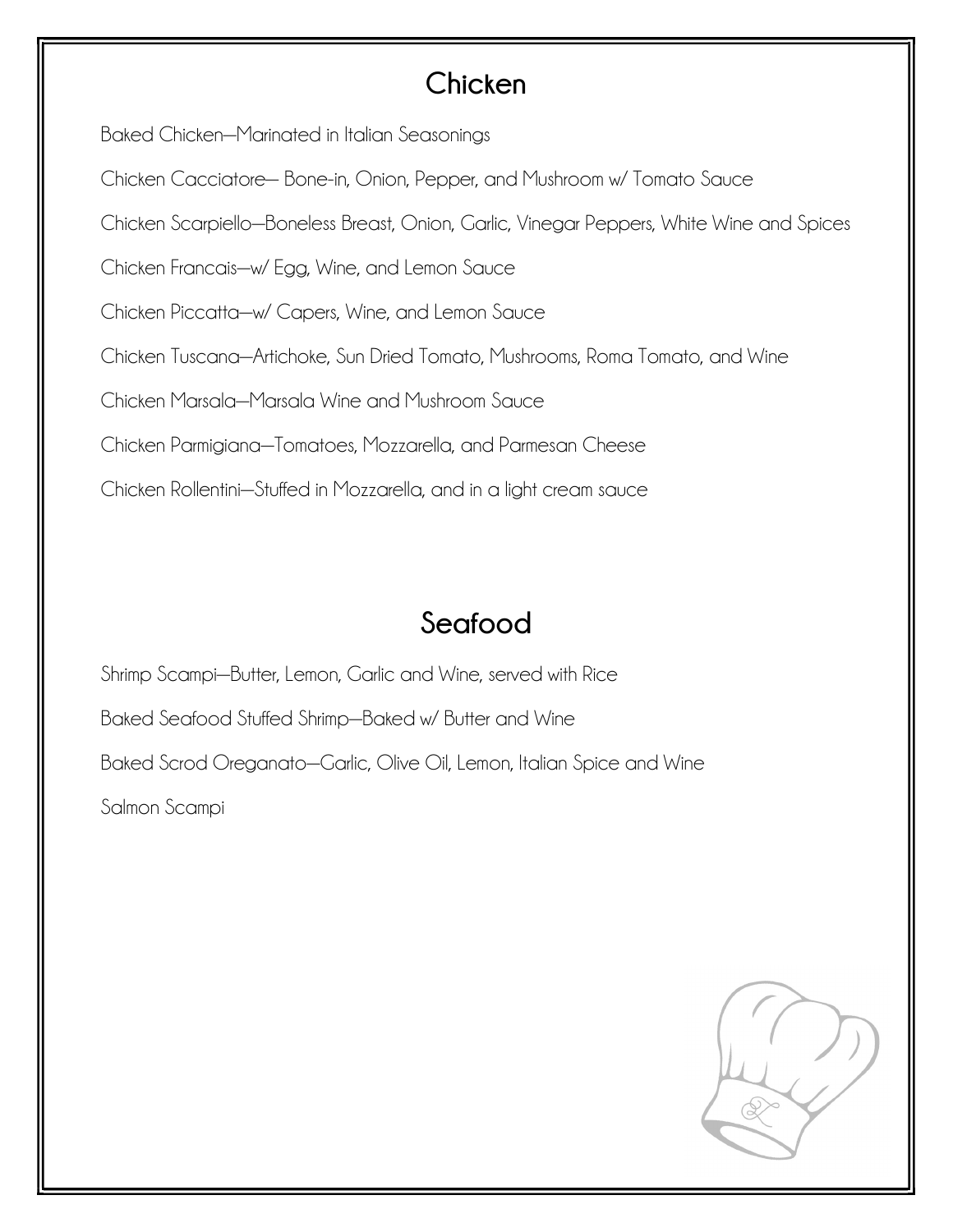### Beef/Pork/Veal

Roasted Prime Rib of Beef Au Jus, served w/ Creamy Horseradish Sauce MP

Grilled Sliced Skirt Steak—served w/ Chimichurri Sauce and Crispy Onions MP

Roasted Filet of Beef Tenderloin MP

Grilled N.Y. Strip Steak, Dolloped w/ Herb Butter MP

Pork Cutlet Scarpiello—Onion, Garlic, Vinegar Peppers, White Wine, and Spices

Honey Mustard Pork Loin

Pork Marsala—Tender Cutlets, Marsala Wine and Mushroom Sauce

Italian Sausage and Peppers w/ Potatoes

Stuffed Pork w/ Broccoli Rabe and Mozzarella

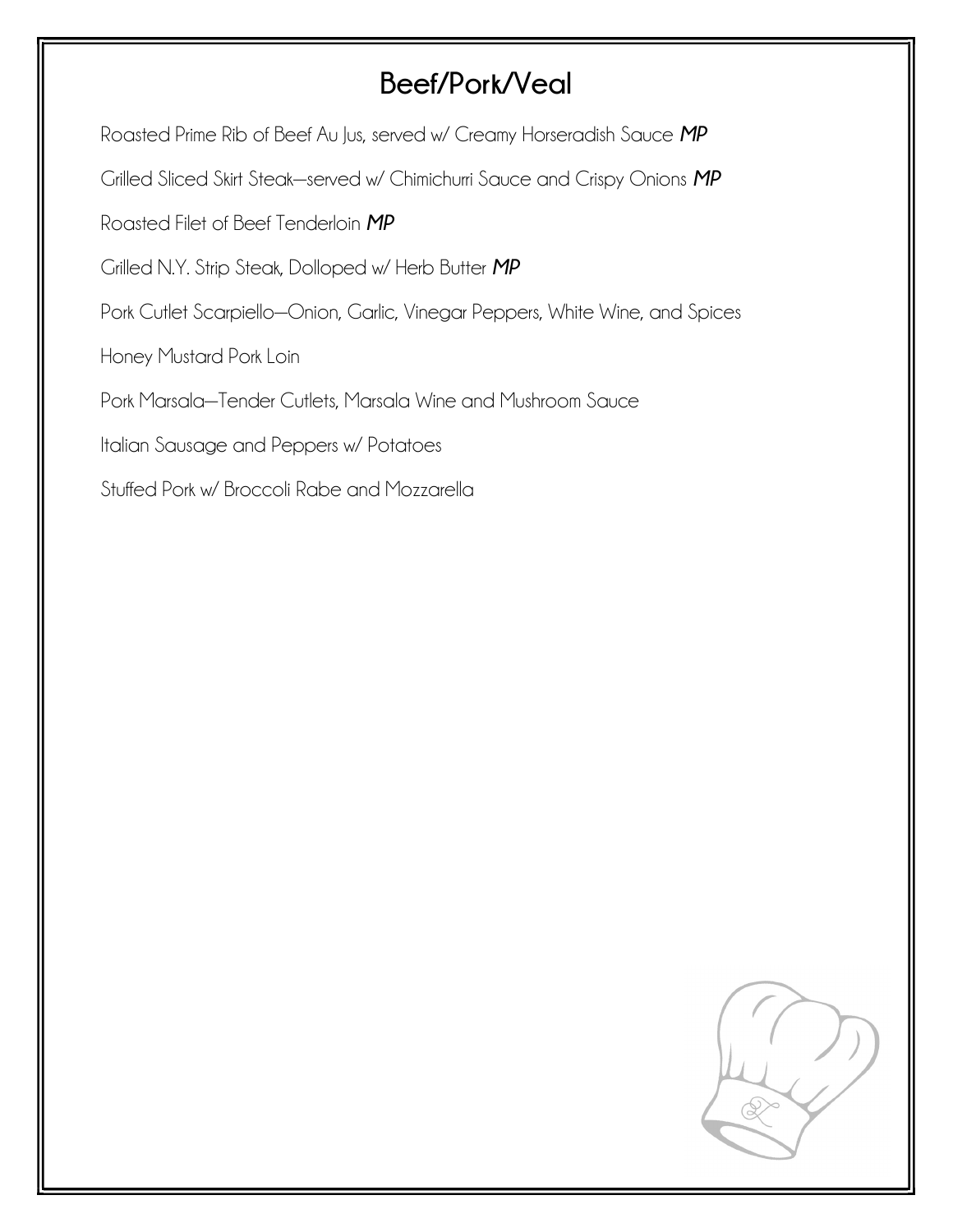

Vegetables

Cream Spinach

Candied Carrots

Roasted Maple Brussel Sprouts w/ Bacon

Green Peas w/ Mushroom and Onion

Roasted Vegetable Medley

Italian Roasted Potatoes

Roasted Garlic Mashed Potatoes

Dessert

Celebrations Specialty Dessert Table

Venetian Table- Extravagant Dessert Buffet

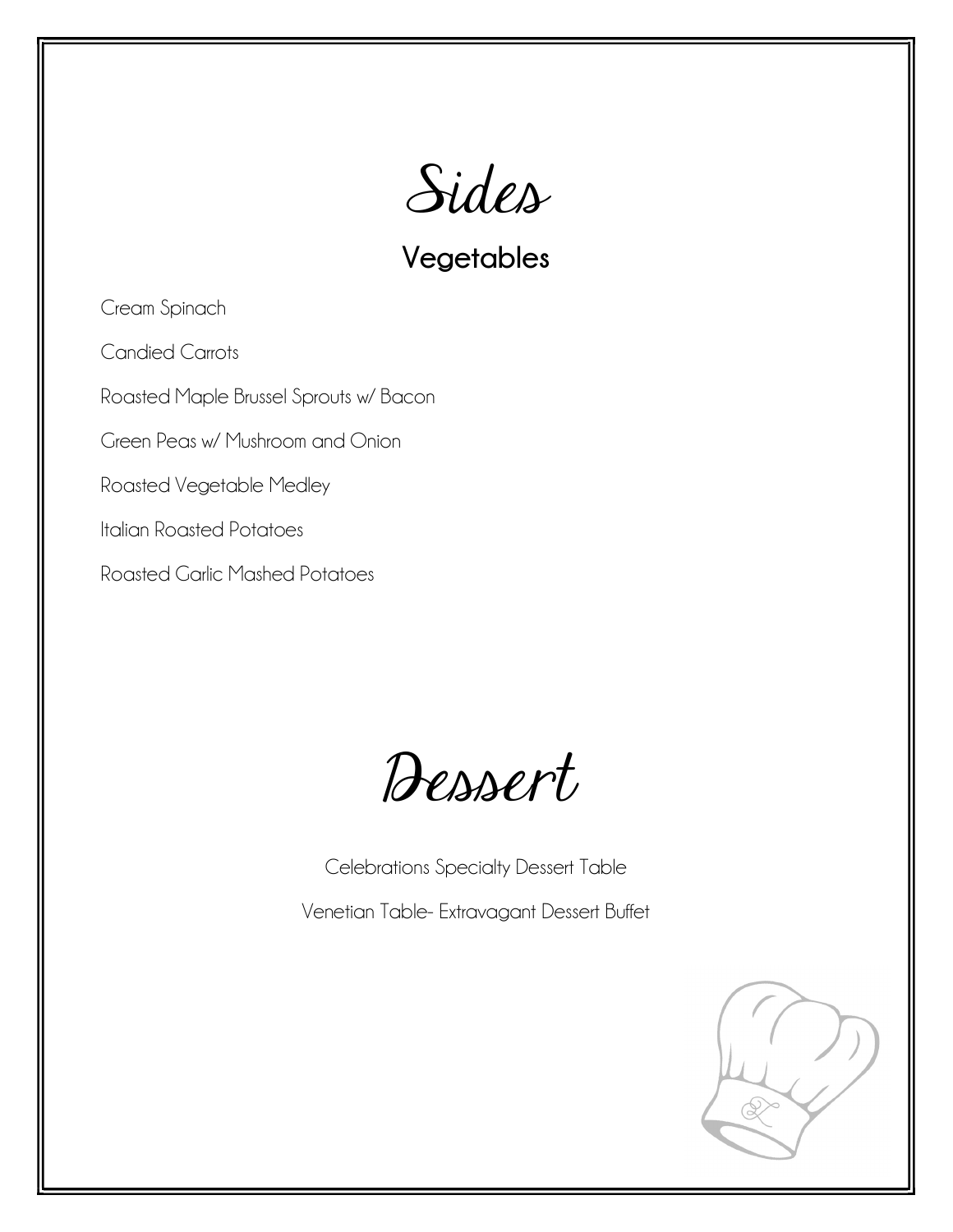Family Style Packages

Family Style #1

Cheese and Crackers House Salad Choice of Pasta Marinara or Vodka Sauce Sausage, Peppers and Potatoes Lina's Baked Chicken, or Chicken Marsala

Bread, Butter, Coffee and Tea Service

#### Family Style #2

Cheese and Crackers

Choice of House or Caesar Salad

Choice of Pasta

Choice of Chicken

Choice of Pork

Choice of Potato and Vegetable

Bread, Butter, Coffee and Tea Service

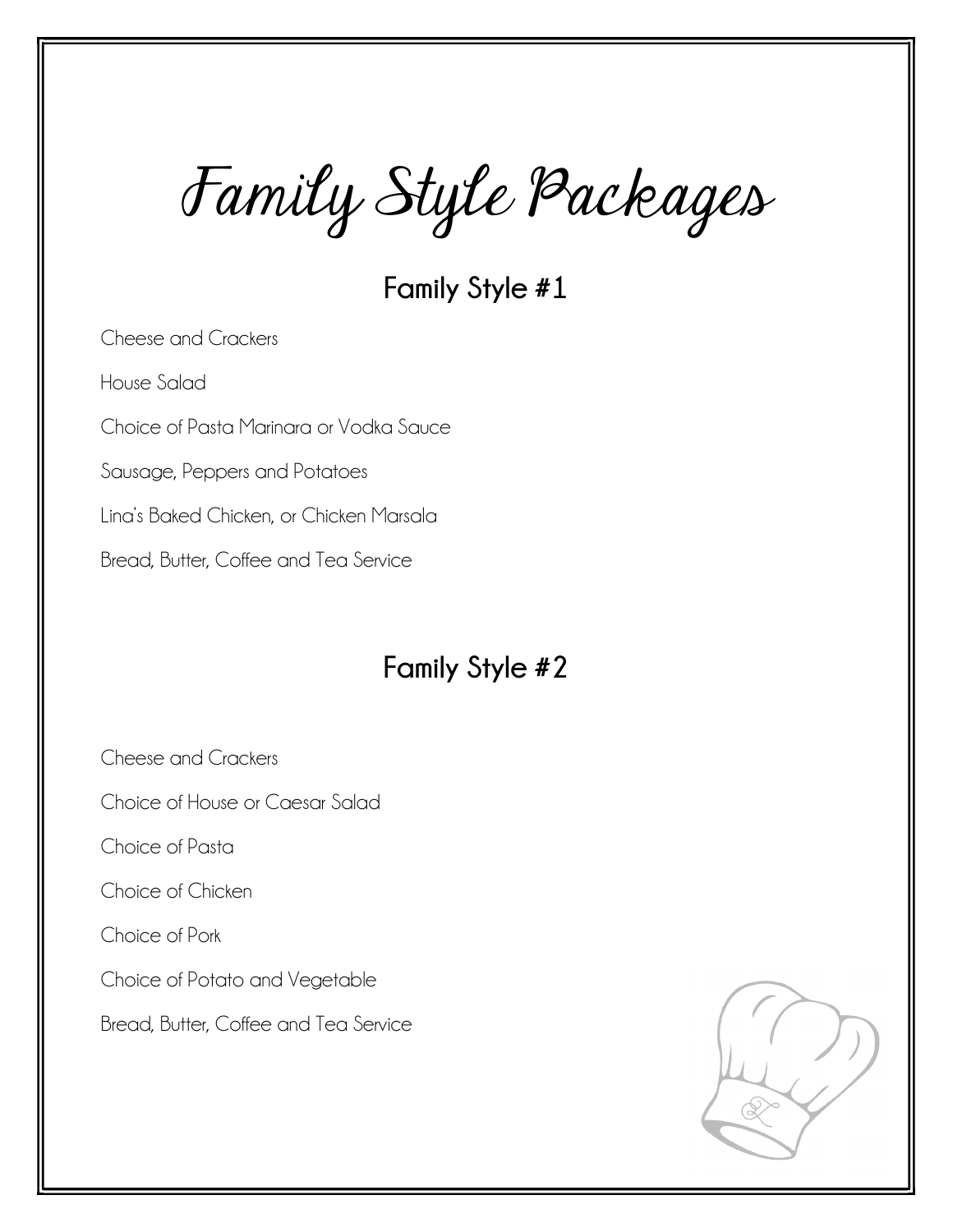#### Family Style #3

Choice of any appetizer

House or Caesar Salad

Choice of Pasta

Choice of Pork OR Sliced Skirt Steak OR Chicken Dish of Choice

Choice of Baked Stuffed Shrimp or Baked Scrod Oreganata

Choice of Potato and Vegetable

Bread, Butter, Coffee and Tea Service

#### Family Style #4

Choice of any 2 Appetizers

Vegetable Crudité & Cheese and Cracker Appetizer

Choice of Salad, Choice of Pasta

Choice of Chicken, and Choice of Meat, and Choice of Seafood

Choice of Potato and Vegetable

Bread, Butter, Coffee and Tea Service

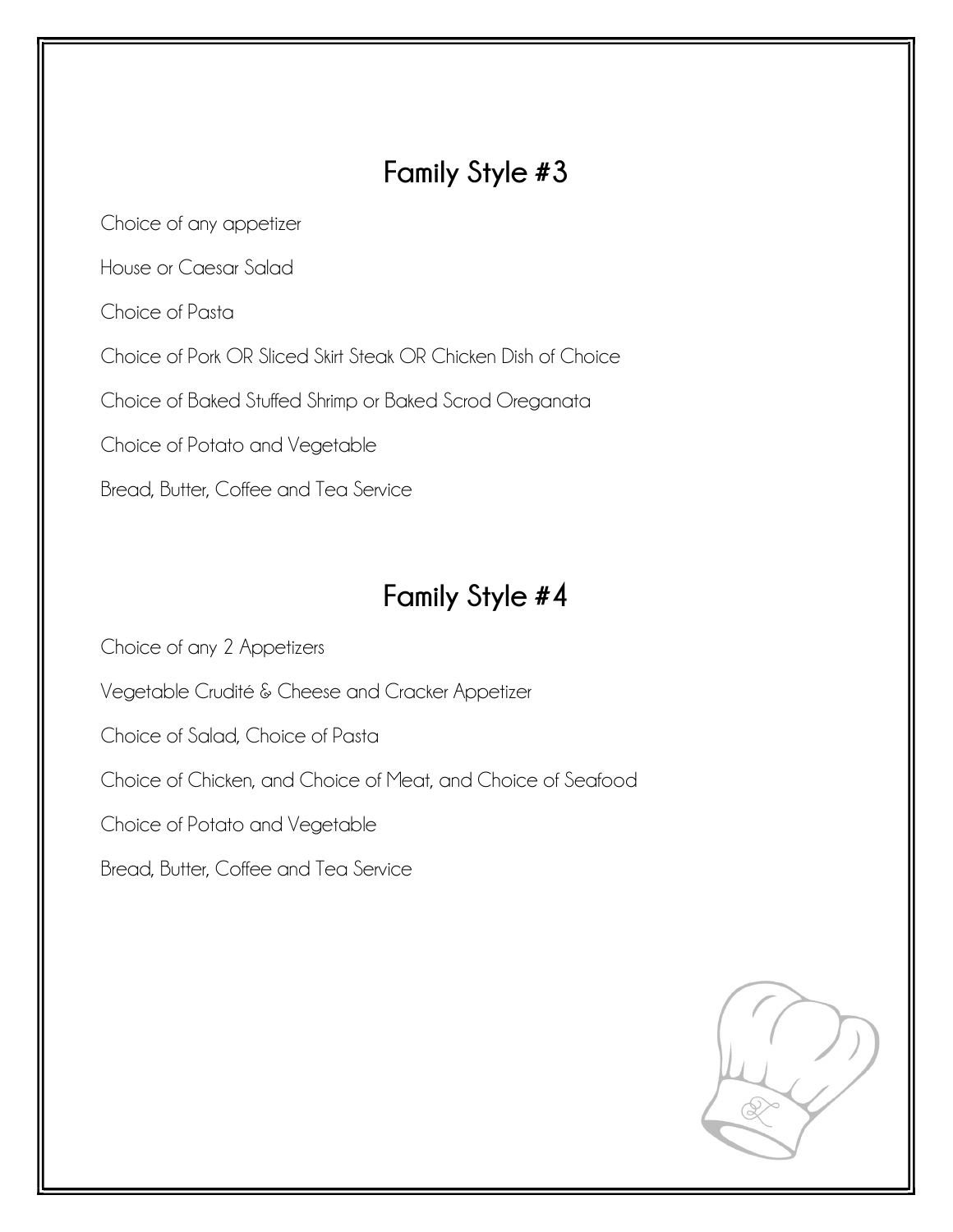Formal Packages

Formal Package #1

Choice of any 4 Hot Appetizers

House or Caesar Salad

Choice of Pasta

Sliced Beef Tenderloin

Choice of Chicken Entrée

Choice of Seafood Entrée

Choice of Potato and Vegetable

Bread, Butter, Coffee and Tea Service

Venetian Table (assorted pastries and desserts)

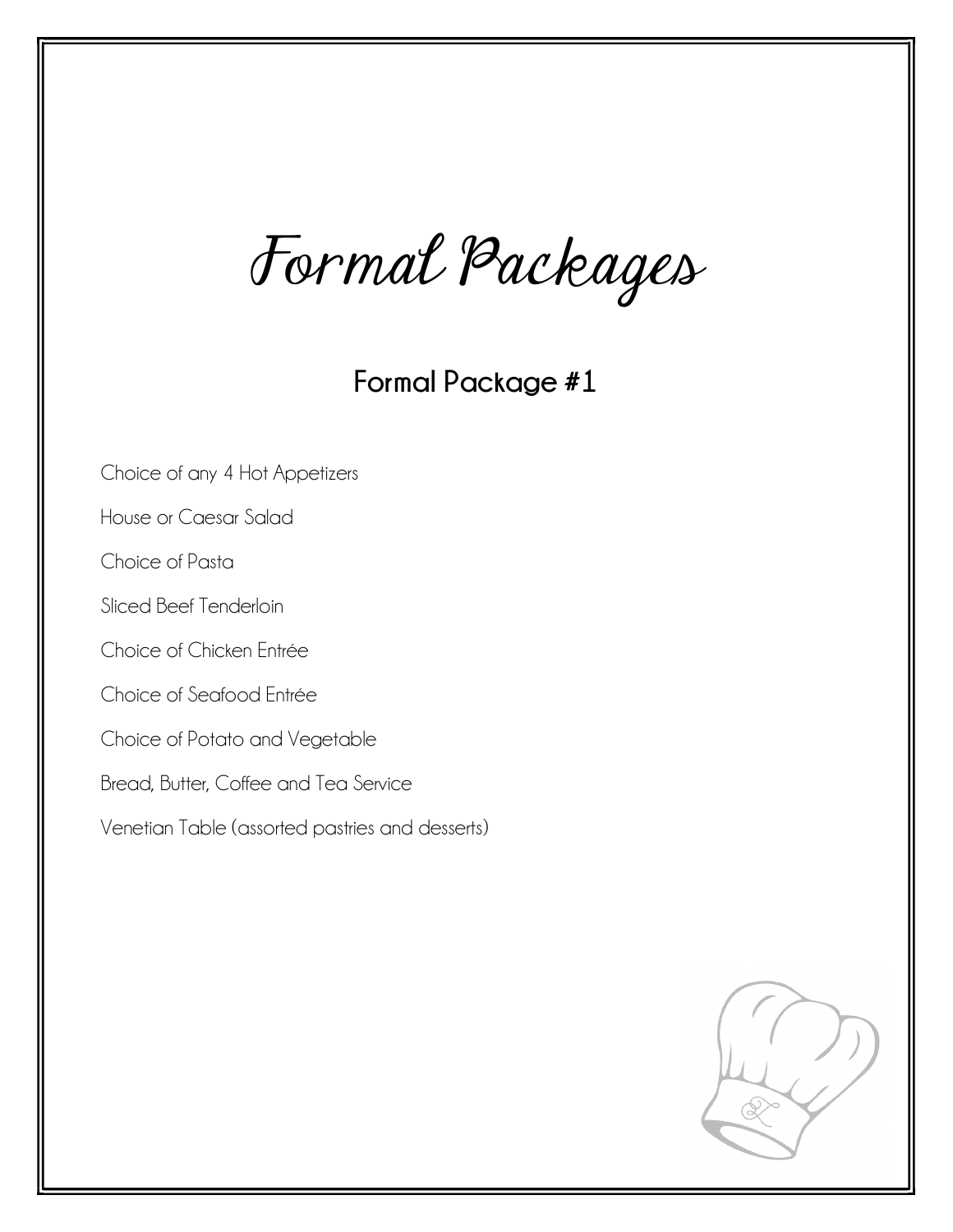### Formal Package #2

Choice of any 3 Hot Appetizers

House or Caesar Salad

Choice of Pasta

Sliced Beef Tenderloin or New York Strip

Choice of Chicken Entrée

Choice of Seafood Entrée

Choice of Potato and Vegetable

Bread, Butter, Coffee and Tea Service

Venetian Table (Assorted Pastries and Desserts)

\*\*Consuming raw or undercooked meats, poultry, shellfish or eggs may increase your risk of foodborne illness, especially if you have certain medical conditions\*\*\*